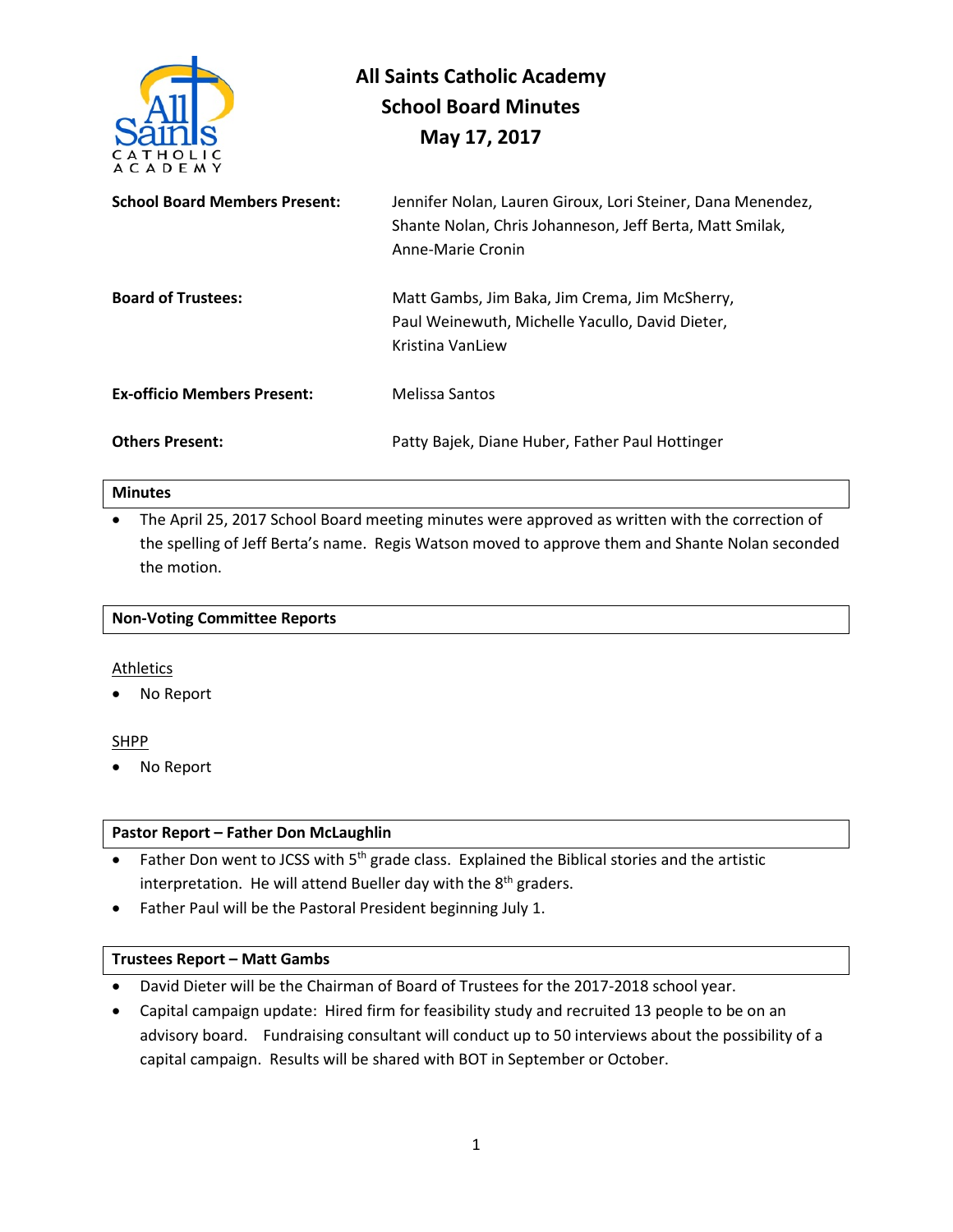#### **Agenda Items**

#### **Enrollment Update**

- Seven families attended Open House in early May. Families heard about the Open House through word-of-mouth or through the parish bulletin.
- Patty receives two-three phone calls a day about enrollment. Pre-school and 4-6 grade have received the most interest.
- Enrollment is up compared to last year.
- Current families are aware of the Tuition Transfer Grant Program.

## **2017-2018 Budget Overview**

- Productive process at finance meeting to develop the budget which started with the enrollment forecast.
- Budget number 450 students; currently enrollment is 421; 61 students are in the limbo
- Staffing: There will be a reduction of positions by people taking other positions or retiring. May have to RIF (reduction in force) one person before July 1 without penalty. Waiting on outcome of one person who is looking for other employment. Penalty is to pay the person a portion of their salary.
- There will be a staff restructure, especially in Jr. High.
- Curriculum is changing due to updated standards from the diocese, therefore, need to buy new text books.
- Five Tuition Transfer grants are included in the budget.
- Based on the finance committee's recommendation, the board voted to not increase tuition, but voted to increase the student instructional and SHPP fees.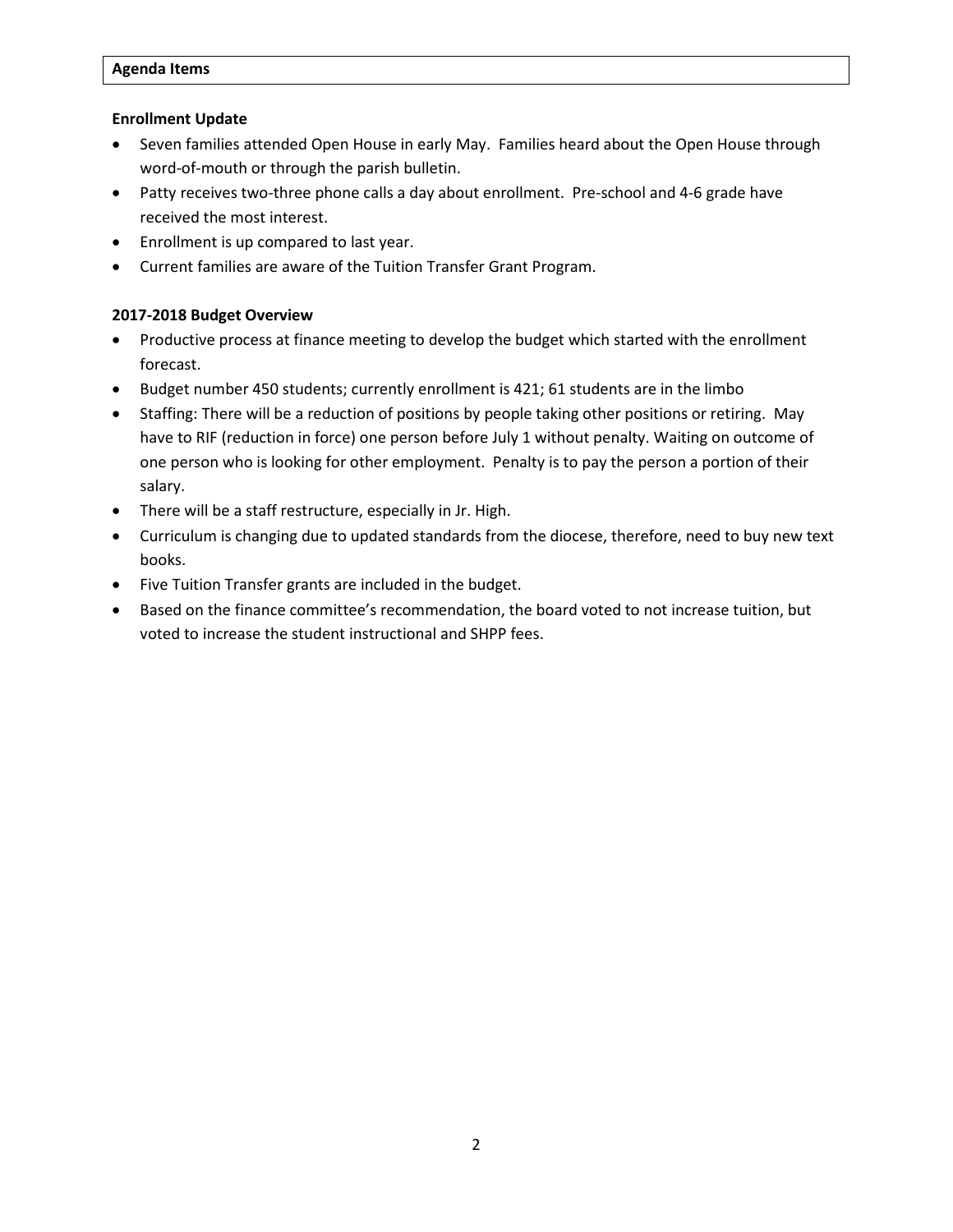#### **Principal Report – Melissa Santos**

- Melissa is hosting a  $7<sup>th</sup>$  grade parent meeting for  $8<sup>th</sup>$  grade expectations.
- Busy but good year.

#### **Voting Committee Reports**

#### Finance

See above 2017-2018 Budget Review

## Education

- Establish criteria for junior high honor roll.
	- a. A honor roll (will include all A's)
	- b. A/B honor roll (will include a combination of A/B's)
	- c. Grades from specials do not count
	- d. Not based on GPA's. Only letter grades.
- Discussed newly secured \$250,000 grant for STEM, finalized honor roll criteria, talked about committee goal tracker, discussed idea of new social studies curriculum for next purchase.

#### **Marketing**

- **Kindergarten Open House-** We held an Open House Thursday, May 11 from 9-10:30. Mrs. Hauser, ASCA Kindergarten teacher, hosted seven families and potential students. Two student ambassadors from Kindergarten-Maya Blalock and Tommy Muller, worked with the students. Patty Bajek and I (Lauren Giroux) were available to answer questions from admin/parent perspective. We had a pulpit announcement in the four parishes the weekend of May 6-7 about the Open House and the tuition transfer program was talked about by the pastors, with school staff/parent representatives available with materials or to answer questions. We advertised the Open House on Facebook, in the parish bulletins and on all the area electronic calendars/boards- Patch, Daily Herald, Sun Newspapers, and the Trib. Local.
- Families who have toured and not registered between Open House and May are receiving personal calls to see if they have any questions, to talk about the grant program if it applies, and to see where they are at in their decision and if we are still in play.
- **We will be sending out mailings to families who have visited our school in the last two years**. We will be sending informational mailing to let families who were interested in All Saints, but did not select our school what is new. **Take a fresh look at All Saints**.
- **Players Event**  was a success we had little over 50 families. They all enjoy the event and said they hope to continue these events like Trunk or Treat, Parents Night Out and Players. Players handled the Event and did a wonderful job and would love to work with us again in the future. Think in future this would be a great winter place to hold something.
- **Spirit wear** We are continuing our relationship with Janor. We are collecting samples from Janor to have available for families to view and try on before final purchase. We will have a vendor at the fall meet and greet to offer items onsite. We will likely have a summer store, and are currently considering ideas on how to get items delivered. Lands' End will still offer Spirit wear as well. We are also exploring what Deb's embroidery and Boomer T have to offer. Goal is to have a website where you can order Spirit wear all year around.